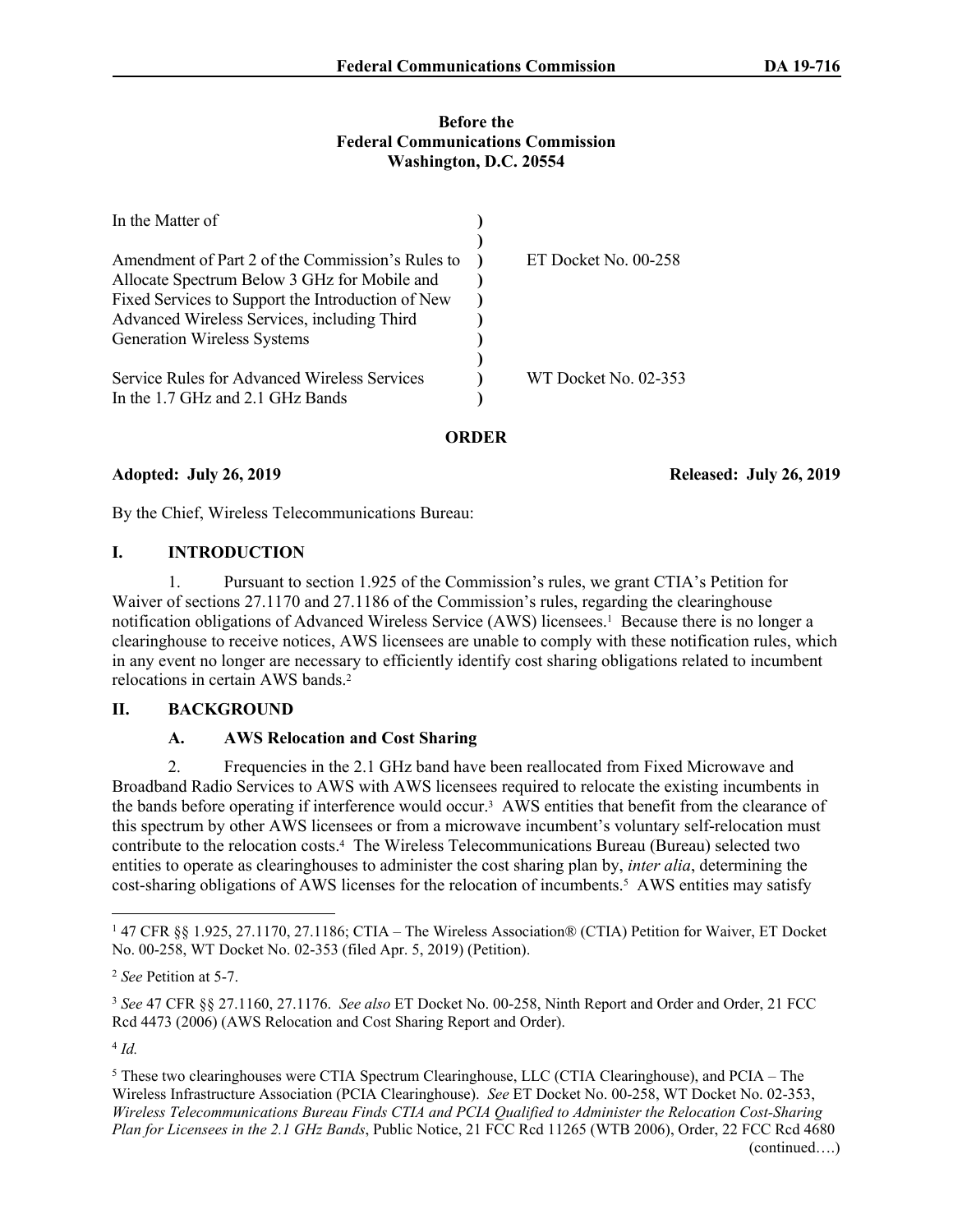their reimbursement requirement by entering into private cost-sharing agreements or agreeing to terms other than those specified in the Commission's cost-sharing formulas in sections 27.1164 and 27.1180.<sup>6</sup> The cost sharing plan is in effect for each band until the relocation sunset date for each band.<sup>7</sup> Sections 27.1170 and 27.1186 of the Commission's rules require AWS licensees to file with the clearinghouse a notice containing site-specific data prior to initiating operation from a newly constructed or modified site.<sup>8</sup> The clearinghouse uses this data—along with data filed with it on relocation payments made by other AWS licensees (or by the microwave incumbents themselves, in cases of voluntary selfrelocation)9—to determine whether the site has triggered a reimbursement obligation based on a nearby relocation.<sup>10</sup>

## **B. CTIA's Petition**

3. On April 5, 2019, CTIA filed the Petition for waiver of the clearinghouse notification requirements in sections 27.1170 and 27.1186 of the Commission's rules.11 CTIA explains that on April 2, 2019, the CTIA Clearinghouse notified the Commission that it would cease providing clearinghouse services on July 1, 2019.12 CTIA asserts that waiver of sections 27.1170 and 27.1186 is warranted because there are no clearinghouses and thus no way for AWS licensees to comply with the clearinghouse notification requirements. Additionally, CTIA states that the notification requirements no longer are necessary to assist in identifying cost-sharing obligations related to incumbent relocations in the AWS bands.13 CTIA explains that sections 27.1170 and 27.1186 were adopted to ensure that all cost-sharing triggers could be identified by a clearinghouse in an environment with a high number of relocators, licensees, and potential triggers. CTIA reports, however, that the cost-sharing environment has changed significantly since the rules were adopted and that now there are very few potential triggers to assess.<sup>14</sup> Specifically, CTIA notes that there are few remaining microwave incumbents, a limited number of AWS-3 licensees, a single AWS-4 licensee, and a single main licensee for BRS spectrum.15 Because of these circumstances, and as evidenced by the shutdown of both clearinghouses, CTIA states the transaction costs for licensees to relocate incumbents, monitor for trigger activity, and conclude private agreements

6 47 CFR §§ 27.1164, 27.1180.

<sup>7</sup> *See* 47 CFR §§ 27.1174, 27.1190.

<sup>8</sup> *See* 47 CFR §§ 27.1170, 27.1186.

9 Under the Commission's rules, AWS relocators and voluntarily self-relocating microwave incumbents file cost data with the clearinghouse within 30 days of signing an agreement or notifying the Commission that the link is decommissioned, respectively. *See* 47 CFR §§ 27.1166, 27.1182. As of July 1, 2019, these filing requirements are hereby waived for the same reasons provided herein for granting CTIA's Petition.

<sup>10</sup> *See* 47 CFR §§ 27.1168, 27.1184.

<sup>11</sup> *See* Petition at 1. CTIA states that it represents the U.S. wireless communications industry and the companies throughout the mobile ecosystem and that the association's members include wireless carriers, device manufacturers, suppliers as well as apps and content companies. *Id*.

<sup>12</sup> *See* Petition at 4 (noting that the CTIA Clearinghouse notified the Commission that it was terminating operations as of July 1, 2019). *See also* Letter from Thomas C. Power, Secretary/Treasurer, CTIA Spectrum Clearinghouse, LLC, to Marlene H. Dortch, Secretary, FCC at 1 (Apr. 2, 2019) (Termination Notice) (noting the November 29, 2016, sunset date for fixed microwave service relocation by AWS-1 licensees, the relatively few number of remaining links and the relatively few number of distinct licensees in the remaining AWS bands).

<sup>13</sup> *See* Petition at 5.

<sup>14</sup> *See* Petition at 5.

<sup>(</sup>Continued from previous page)

<sup>(</sup>WTB 2007). *See also* 47 CFR §§ 27.1162, 27.1178. CTIA states that the PCIA Clearinghouse appears to have ceased operations given that it last filed a semi-annual report with the Commission in 2013, has no active internet presence, and ceased to exchange cost-sharing data with the CTIA Clearinghouse. Petition at 4.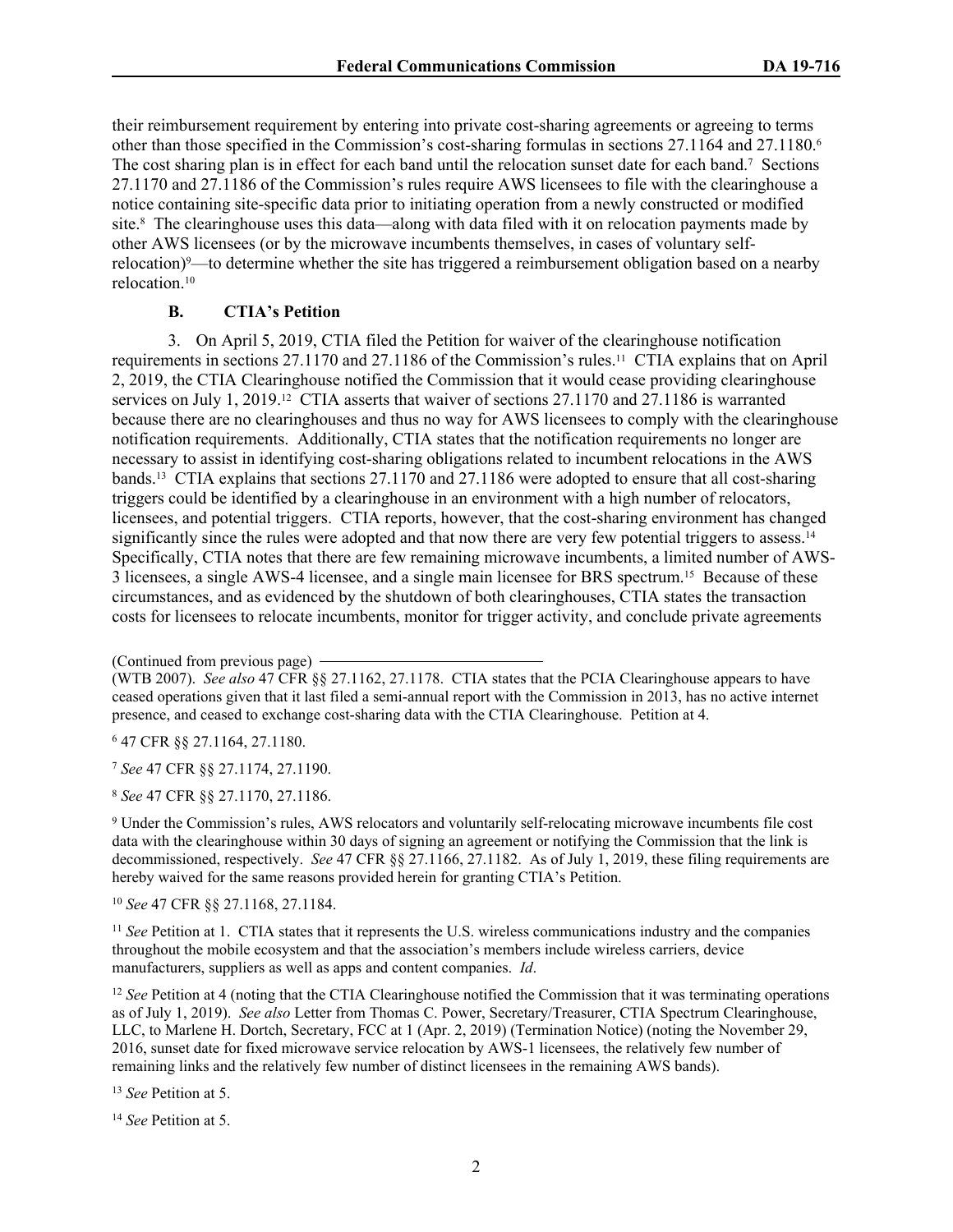are sufficiently low that maintaining the infrastructure of a clearinghouse has become inefficient. 16

## **III. DISCUSSION**

4. We may waive any rule (a) if the underlying purpose of the rule would not be served or would be frustrated by application to the instant case, and grant of the requested waiver would be in the public interest or (b) in light of unique or unusual circumstances, application of the rule would be inequitable, unduly burdensome, or contrary to the public interest, or the applicant has no reasonable alternative.17 We find that waiving rules 27.1170 and 27.1186 is justified in these circumstances.

5. *For one*, we find that compliance with the rules is impossible for licensees when no clearinghouse is operating. Accordingly, the only effect of these rules would be to prohibit AWS licensees from taking the actions that would trigger the notification requirement—i.e., "initiating operations for a newly constructed site or modified existing site."18 Given that the underlying purpose of the cost-sharing/clearinghouse provisions of our rules was to facilitate swift deployment (by assuring early deployers of compensation when later deployments arrive), strict application of these rules in this circumstance would frustrate the underlying purpose of the rule and be contrary to the public interest. That, coupled with the unique circumstances that the Commission did not originally envision—that there would be no clearinghouse in operation—and the public interest benefit of continued deployment in these bands, justifies a waiver of the rules under both prongs.

6. *For another*, and in any event, we find that the clearinghouse rules have largely served their purpose: Given the limited number of licensees in the affected bands as well as the constrained number of potential triggers for needed action (with the vast majority of clearing already complete), we find that third-party coordination of cost-sharing arrangements through a clearinghouse is no longer necessary to satisfy the Commission's objectives in establishing these rules. Specifically, we find that continuing application of these rules in these unique circumstances would not serve the underlying purpose of the rule, would be unduly burdensome, and that granting a waiver would be in the public interest.<sup>19</sup>

7. We further find that CTIA has shown that, in light of unique circumstances, continued application of sections 27.1170 and 27.1186 would be inequitable, unduly burdensome, and contrary to the public interest, and that licensees have no reasonable alternatives. Specifically, the unique circumstances of the relatively limited number of AWS and incumbent licensees and the consequently constrained number of potential triggers in the AWS bands have given rise to a situation that was not contemplated when the Commission adopted the AWS rules, which is that the clearinghouse system is no

<sup>17</sup> *See* 47 CFR § 1.925.

<sup>18</sup> 47 CFR §27.1170. *See also* 47 CFR § 27.1186.

<sup>(</sup>Continued from previous page)

<sup>15</sup> *See* Petition at 5. CTIA states that ULS reflects only 71 active microwave licensees in the 2110-2200 MHz band, (many of which are temporary fixed facilities ineligible for protection), *id*. at 6, n.15, that the Clearinghouse sent notices to all AWS-3 licensees that it would be terminating services effective July 1, 2019, *id*. at n.16, and that the single licensee projected to benefit from future triggers related BRS relocations has indicated that it is not interested in participating in the clearinghouse, *id.* at n.17.

<sup>16</sup> *See* Petition at 6.

<sup>19</sup> *See* Petition at 6-7. We reiterate that new entrants into these AWS bands continue to bear the cost-sharing obligations contemplated by our rules. To discharge these obligations, we expect AWS licensees to notify other licensees with potential reimbursement rights in the relevant area, promptly after construction of the applicable newly constructed or modified existing sites. Based on the limited number of incumbents identified in the record, we anticipate that parties will be able to satisfy any remaining obligations through voluntary negotiations and agreements, which continue to be contemplated by our rules. 47 CFR §§ 27.1160, 27.1176.